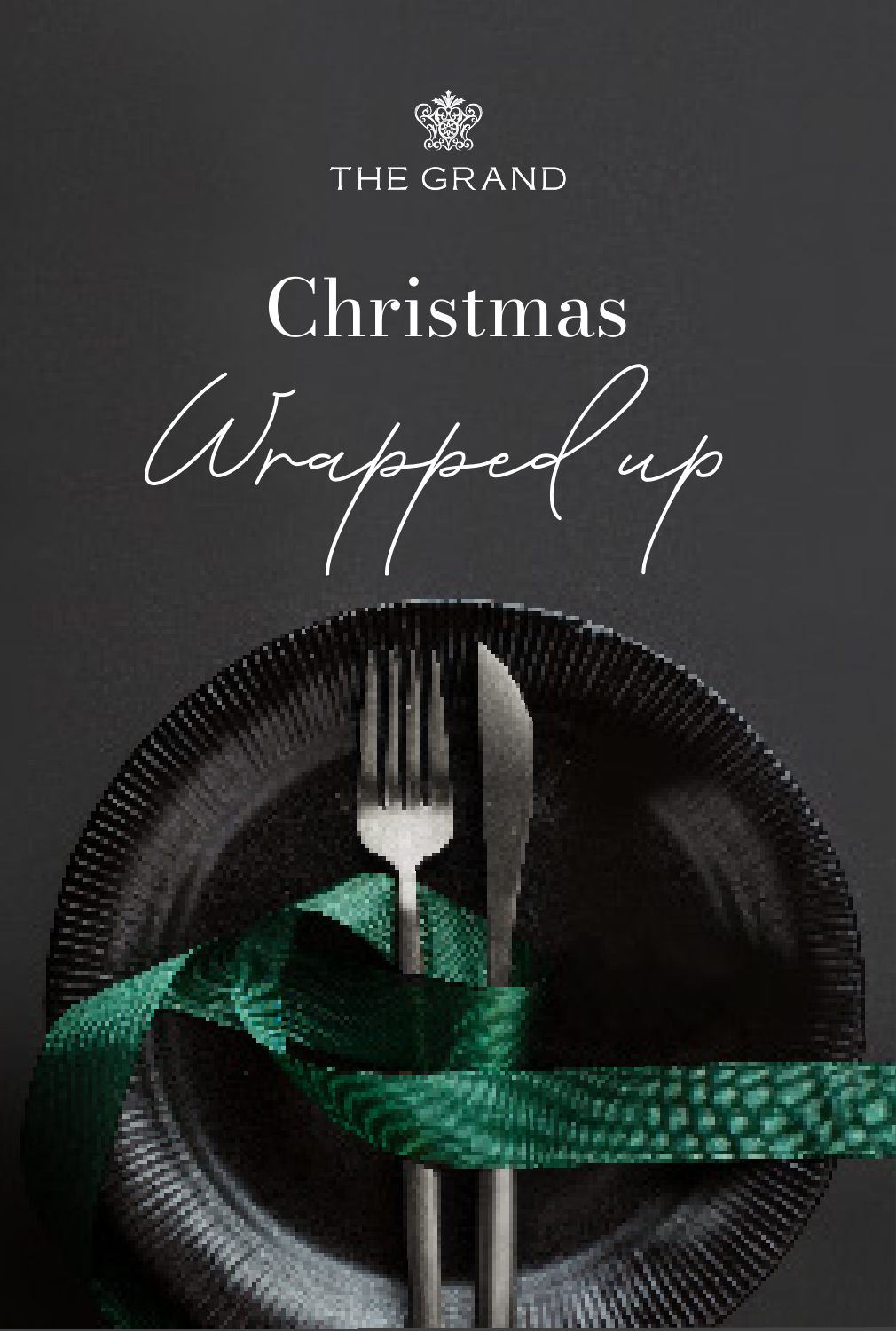From opulent private parties to the magical atmosphere of our party nights we are sure to help you find the perfect way to celebrate with colleagues or friends. For smaller groups or couples, The Grand's main restaurant, Cyan, is a vibrant setting for festive drinks and dining or head to the Victoria Lounge and Bar for show- stopping seasonal cocktails, grazing plates and live entertainment.

If you are looking to leave your traditions in our hands entirely and enjoy a festive escape, join us for a Christmas break. We take care of every detail, leaving you free to enjoy every moment with your loved ones this Christmas.

No matter what you choose, we're here to greet you with a warm welcome and make sure you have a magical and memorable festive season.

Seasons Greetings,

HOTEL MANAGER **Riaan Stiglingh**

The Grand Brighton is the perfect setting for celebrating the festivities - a warm welcome, hospitality like no other, Victorian splendour, indulgent cuisine and the star of the show - the magnificent 15ft Grand Christmas tree in our beautiful lobby.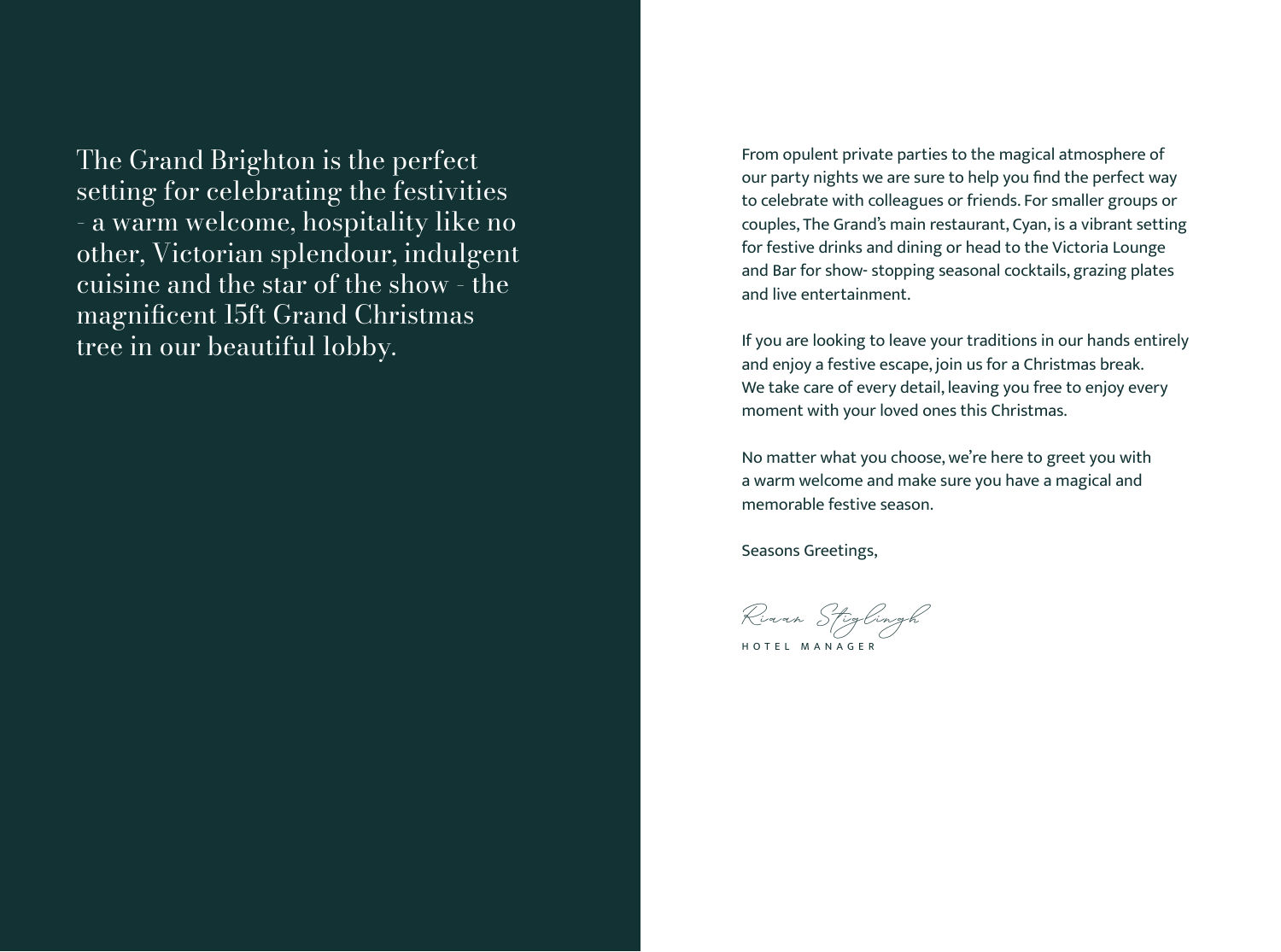Join us here on Brighton's beautiful seafront for a taste of the season. Get into the festive spirit with roaring fires, stunning Christmas decorations and seasonal menus. Count down to the big day with us whether you pop by for a mulled wine with some friends after work or join us for our much-loved festive afternoon tea – we are looking forward to welcoming you.

# Festive menus throughout December

As the festive season draws near, you can discover all of our seasonal specials at grandbrighton.co.uk and cyanbrighton.co.uk.

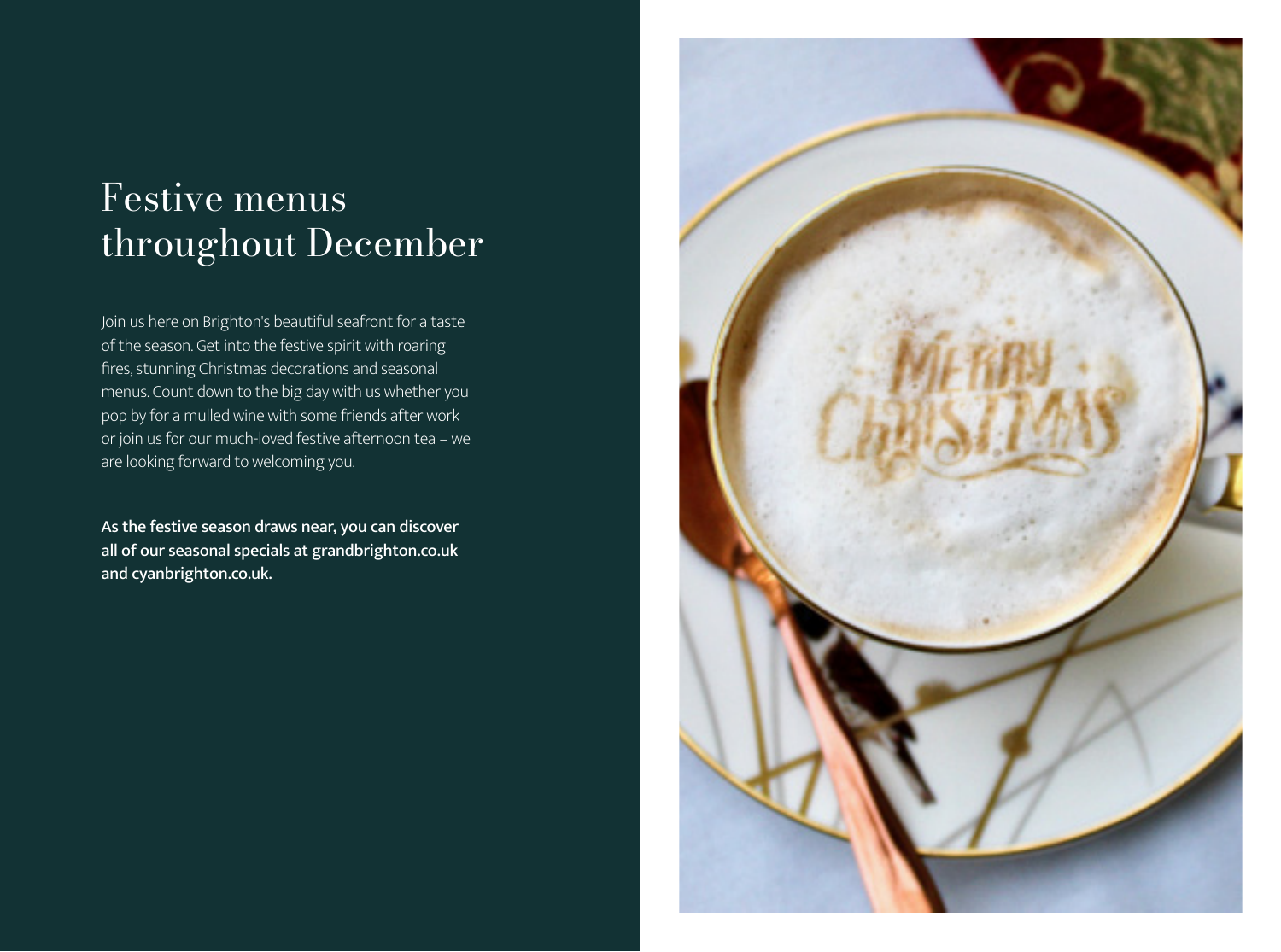Our festive afternoon tea is served daily in the Victoria Terrace and is the perfect pre-christmas treat. Start with a crisp glass of champagne, followed by a mouth-watering selection of hand-cut sandwiches with seasonal fillings, freshly baked scones followed by exquisite pastries to finish it all off. All served with your choice of our spectacular teas.

For further details and to book a table, call us on 01273 224300 or go online grandbrighton.co.uk

![](_page_3_Picture_3.jpeg)

# Festive afternoon tea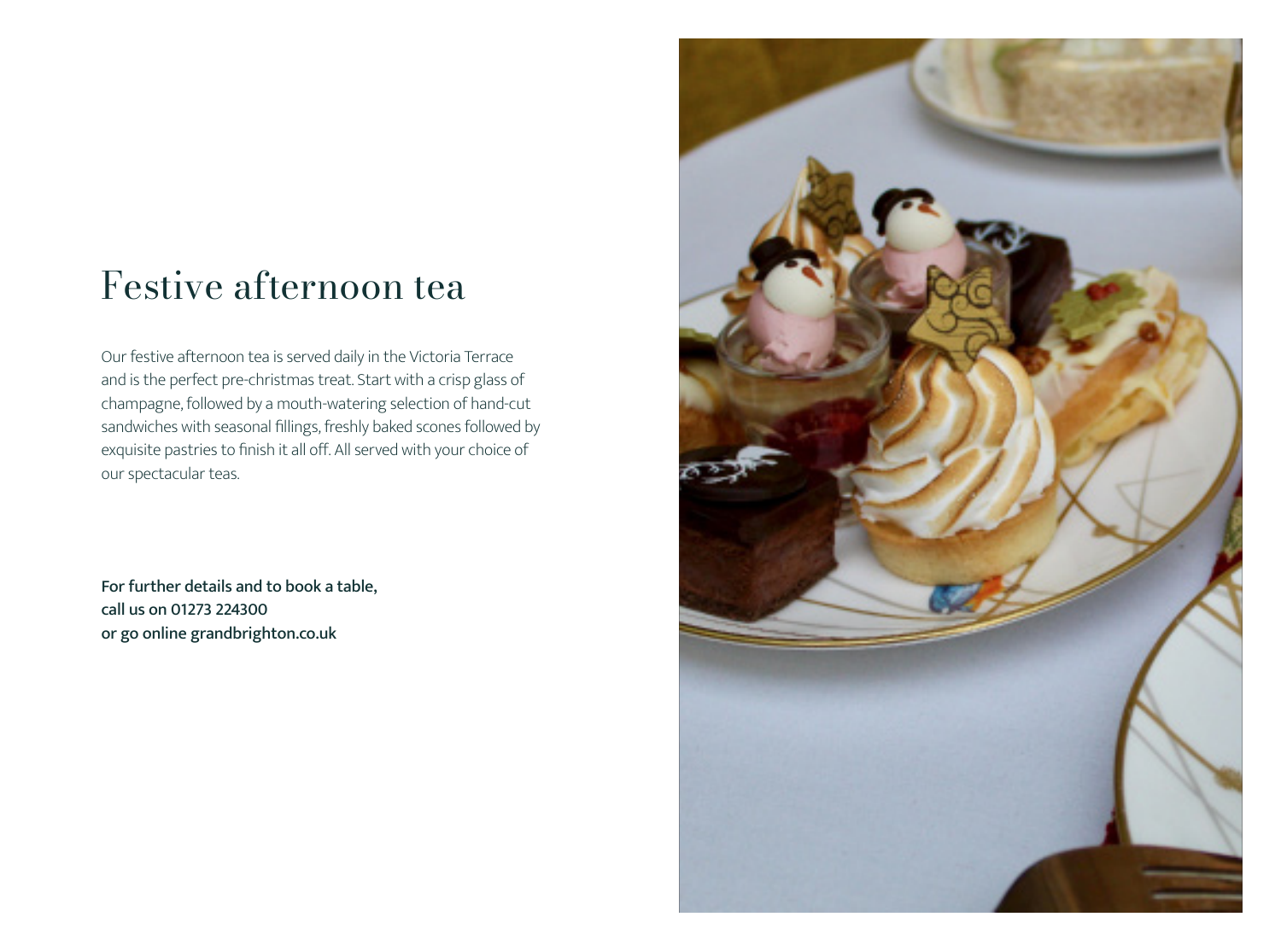Why not book a private suite exclusively for your Christmas party? Our fantastic range of unique event spaces offer something special for your celebration. Whether you are looking for an intimate private dinner or large space for the office party, we can cater from 10 to up to 600 guests.

Find out more by calling our experienced team on 01273 224300 or email conference@grandbrighton.co.uk

![](_page_4_Picture_5.jpeg)

We offer a wide choice of delicious banqueting menus or meet with our Executive Chef to develop a bespoke menu for your party. You can leave the entertainment and room styling in our experienced hands to ensure the perfect option for your event, making your 2022 Christmas party one to remember!

Contact our conference team for more information on our available packages and to discuss bespoke options for your party.

# Private Christmas Party Nights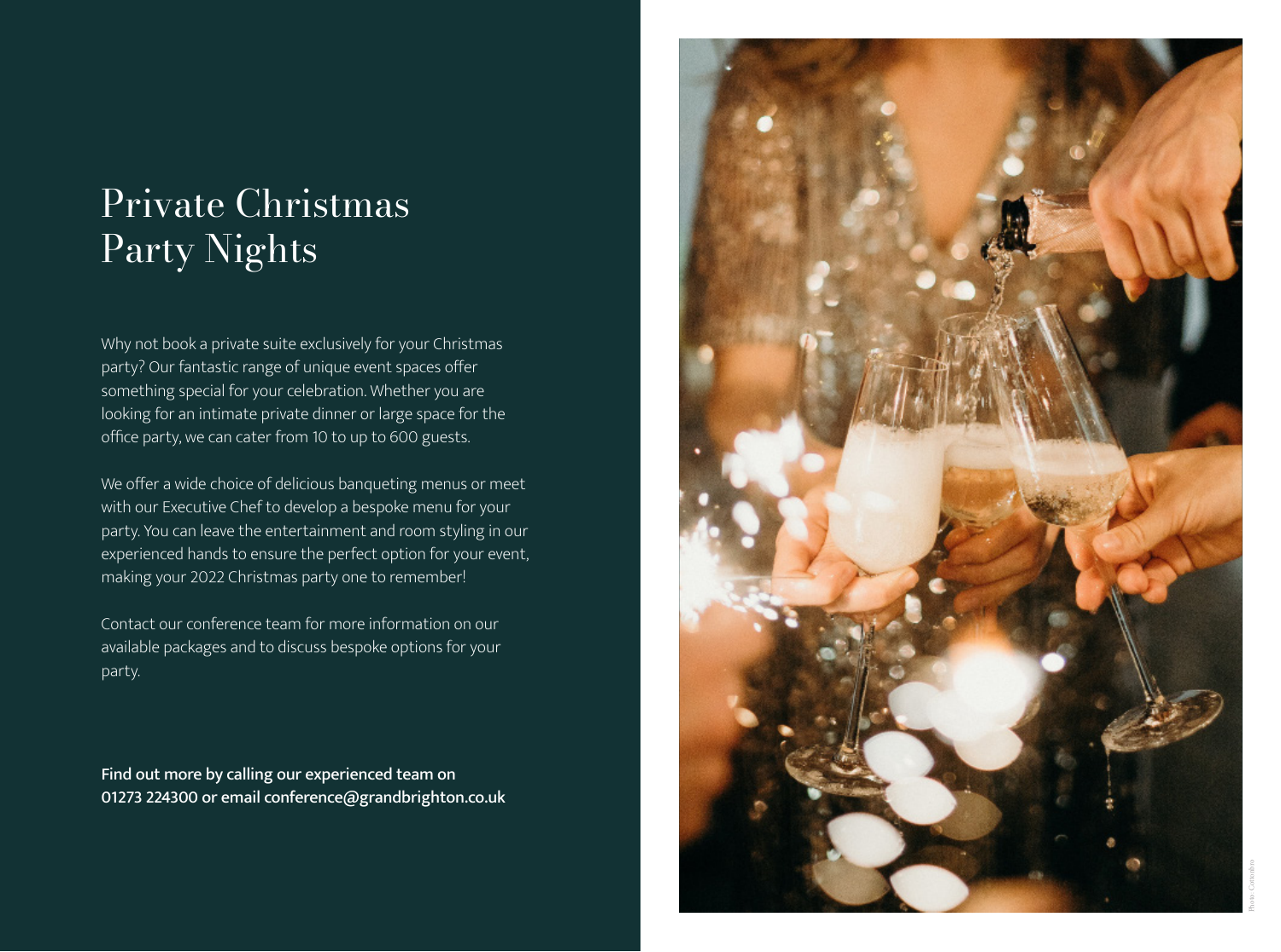## STARTERS

Smoked salmon Cream cheese & chive, caperberries, shallots, lemon & rye croute

Sun blush tomato houmous (vg) Asparagus tips, artichoke, sweet peppers, basil oil, toasts

Prosciutto ham Vine tomatoes, mozzarella, basil

## MAINS

Turkey Ballontine Button sprouts, roasted winter vegetables, Parisienne potatoes, bacon, parsley & cranberry jus

Rack of pork Creamed cabbage, winter vegetables, Parisienne potatoes, onion, sage & apple jus

Nut roast (vg) Salt baked celeriac, winter vegetables, fondant potato, mushroom gravy

## DESSERTS

Rich Christmas pudding Brandy sauce and winter berry compote

Brulé Orange & Cointreau, macaron, sugared zest

Coffee

 $\overline{a}$ 

Please make us aware of any allergies or special dietary requirements and our team will prepare something especially for you. All prices include VAT at the prevailing rate. A discretionary 12.5% service charge will be added to your bill, all of which will be shared between the team.

## JOINER PARTY MENU

Friends, family or colleagues celebrate together in style at our magical Christmas joiner party nights. Sit down to a mouth-watering three course dinner, fine wine and the traditional trimmings whilst enjoying the wonderful atmosphere of our magnificent event suites.

## INCLUDES

- 3 course menu with coffee
- Half a bottle of red or white wine per person
- Festive novelities, DJ and dancing

From £65 per person | Various dates available

Find out more by calling our experienced team on 01273 224300 or email conference@grandbrighton.co.uk

# Christmas Joiner Party Nights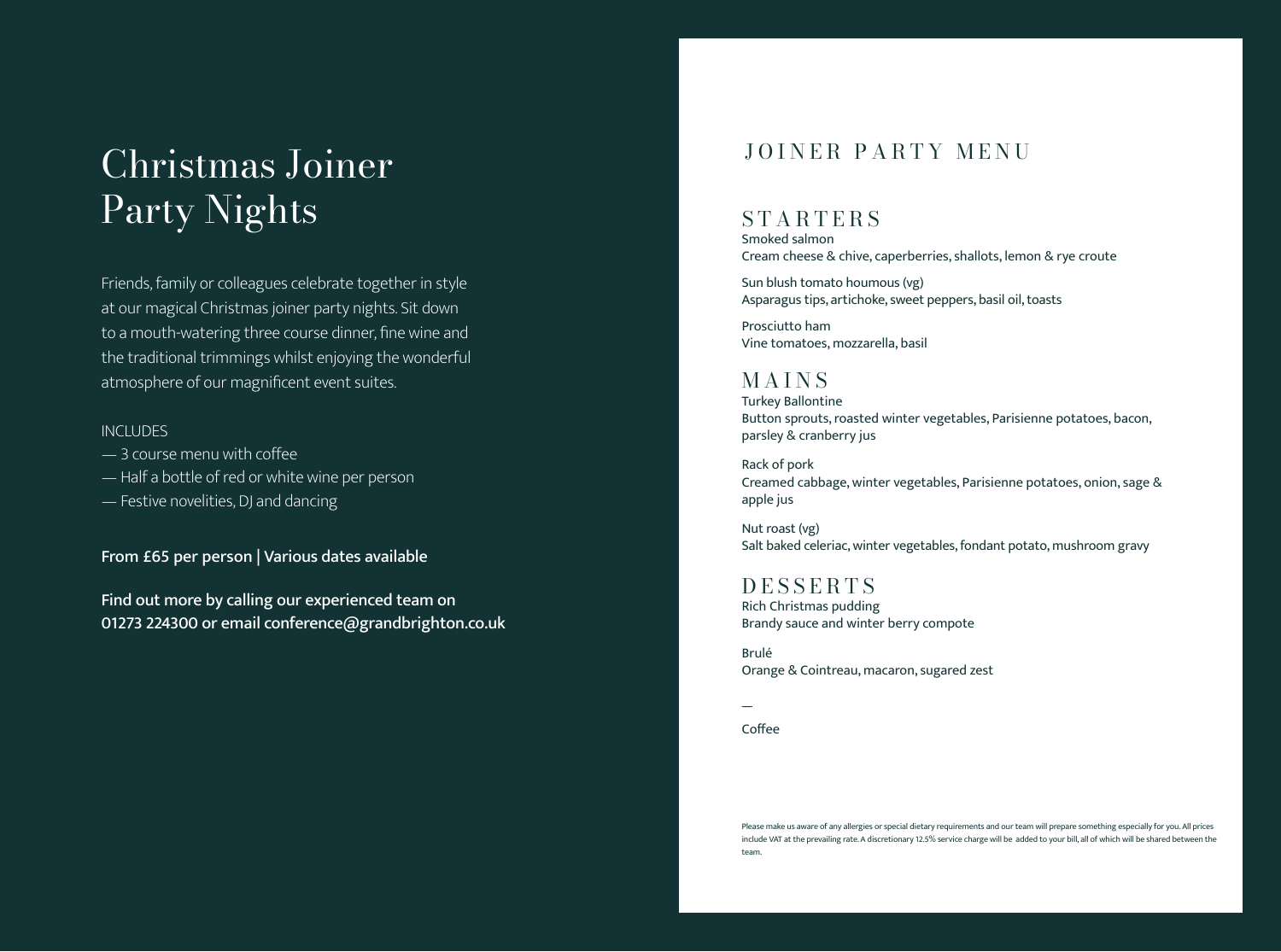![](_page_6_Picture_0.jpeg)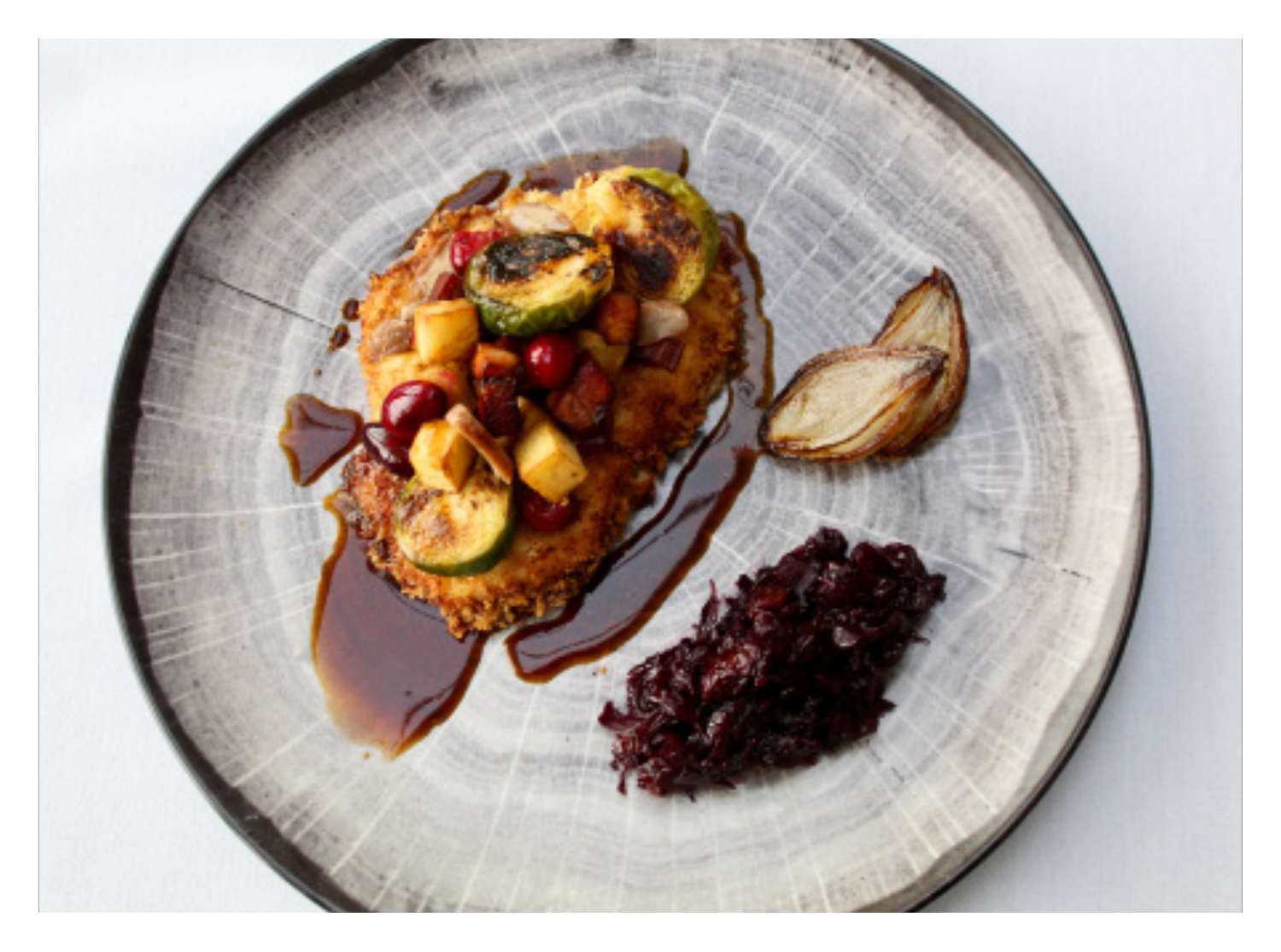![](_page_7_Picture_0.jpeg)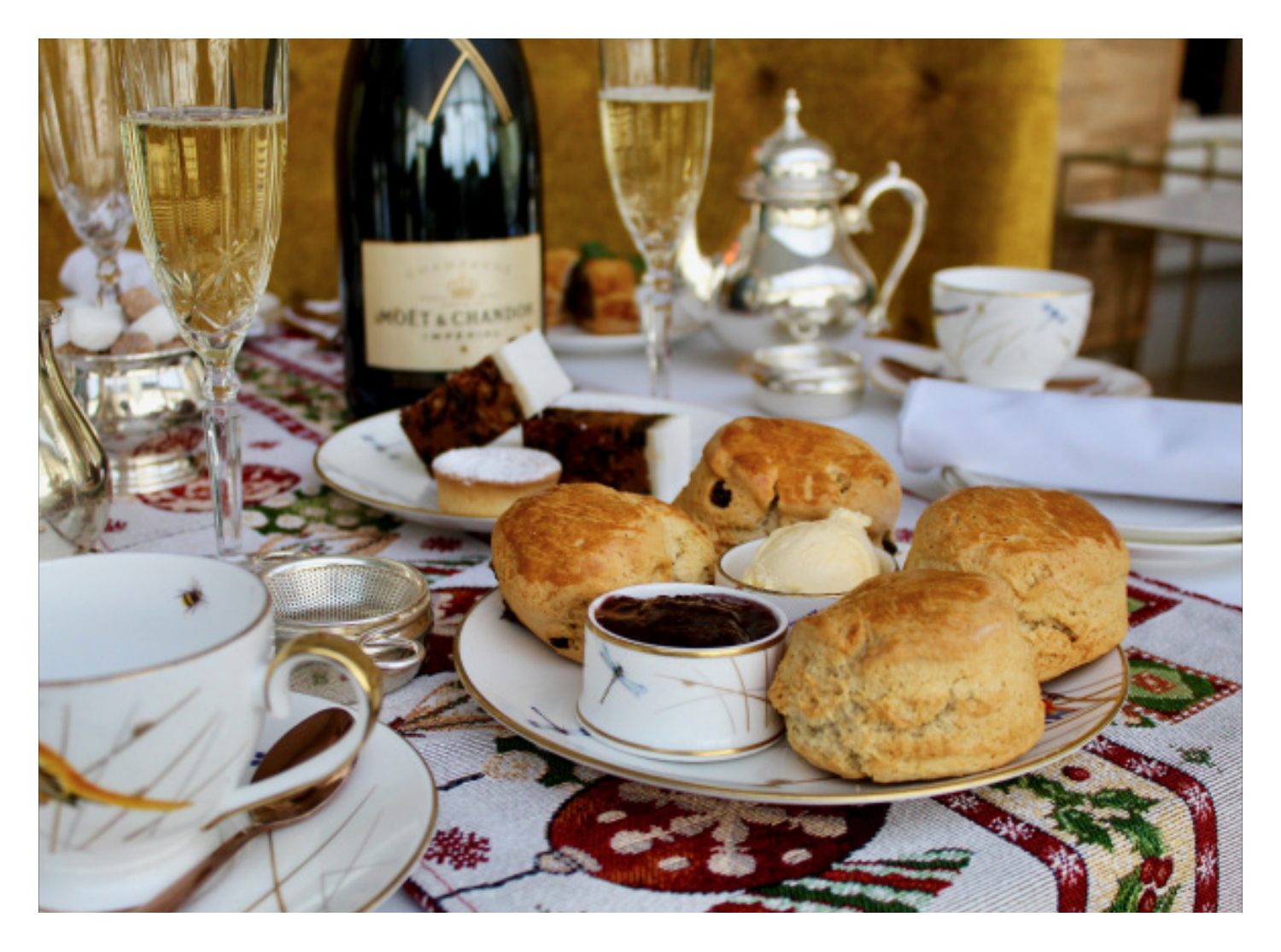Let us take care of Christmas for you with sumptuous food, treats for the children and Christmas entertainment to suit everyone's tastes. Brighton's unsurpassable Victorian charm and unique location beside the sea make The Grand the ideal setting for a warm, comfortable and luxurious Christmas break — a truly festive escape. Whether you come alone, with friends, with your family or your partner, we will make sure your Christmas is taken care of, down to the very finest details.

Arrive at your leisure. Our team will be here to greet you and ensure that you are settled in and have everything you need. Before the evening commences, relax in the warm lounge overlooking the sea and indulge in a traditional afternoon tea or a light lunch in Cyan, The Grand's main restaurant\*. In the evening you can enjoy the festive sounds of the local choir in the hotel lobby and then take a seat to enjoy an exquisite four course dinner, finishing with a selection of Sussex cheeses and port. If you wish to attend midnight mass, our concierge team will be happy to advise on local services to attend.

Prices start from £800 per person based on two people sharing a classic inland double or twin room, single supplements may apply. Upgrade supplements to a sea view room apply, starting from £70 per night.

Find out more by calling our reservations team on 01273 224300 or email reservations@grandbrighton.co.uk

# The Ultimate Festive Getaway

# 24th December

**Christmas Eve**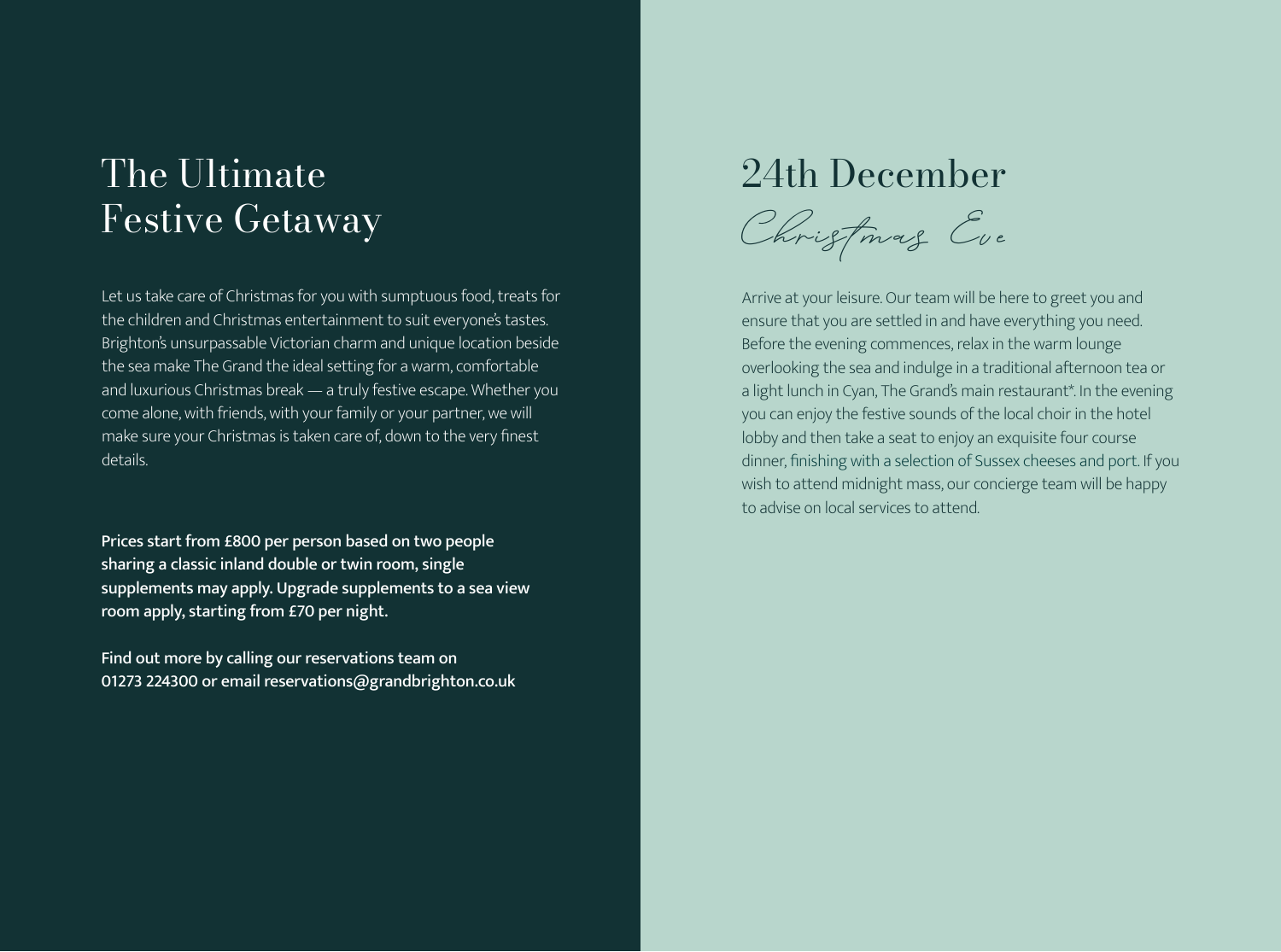The morning begins with a full English breakfast buffet in Cyan. After breakfast, you may choose to take a brisk stroll along the beach in the crisp Christmas air, or relax in the warmth and open presents with your loved ones.

No Christmas would be complete without a visit from Father Christmas who arrives to deliver presents to the young ones. The highlight of the day is our classic Christmas lunch, served in the magnificent surroundings of the sea facing Albert Suite. You can then head to our Victoria Lounge for an afternoon of Christmas cake, and teas and coffees. In the evening you can join us for a buffet dinner from 7pm to enjoy at your leisure in the Albert Suite and Cyan.

The morning is yours to enjoy before our famous Boxing Day buffet is served. With all the culinary traditions of this day and a few delicious surprises, you will be spoilt for choice. From 1pm you can sit back and relax with a laid back brunch accompanied with some musical entertainment. To round off your stay and to give you a good send off, the evening will come together with a fourcourse dinner served in the Albert Suite, accompanied by even more live music. The perfect way to end your Christmas break.

## DEPART 27 DECEMBER

## Find out more by calling our reservations team on 01273 224300 or email reservations@grandbrighton.co.uk

\*Afternoon tea and lunch not included. Please see terms & conditions

## 25th December

**Christmas Day**

## 26th December

**Boxing Day**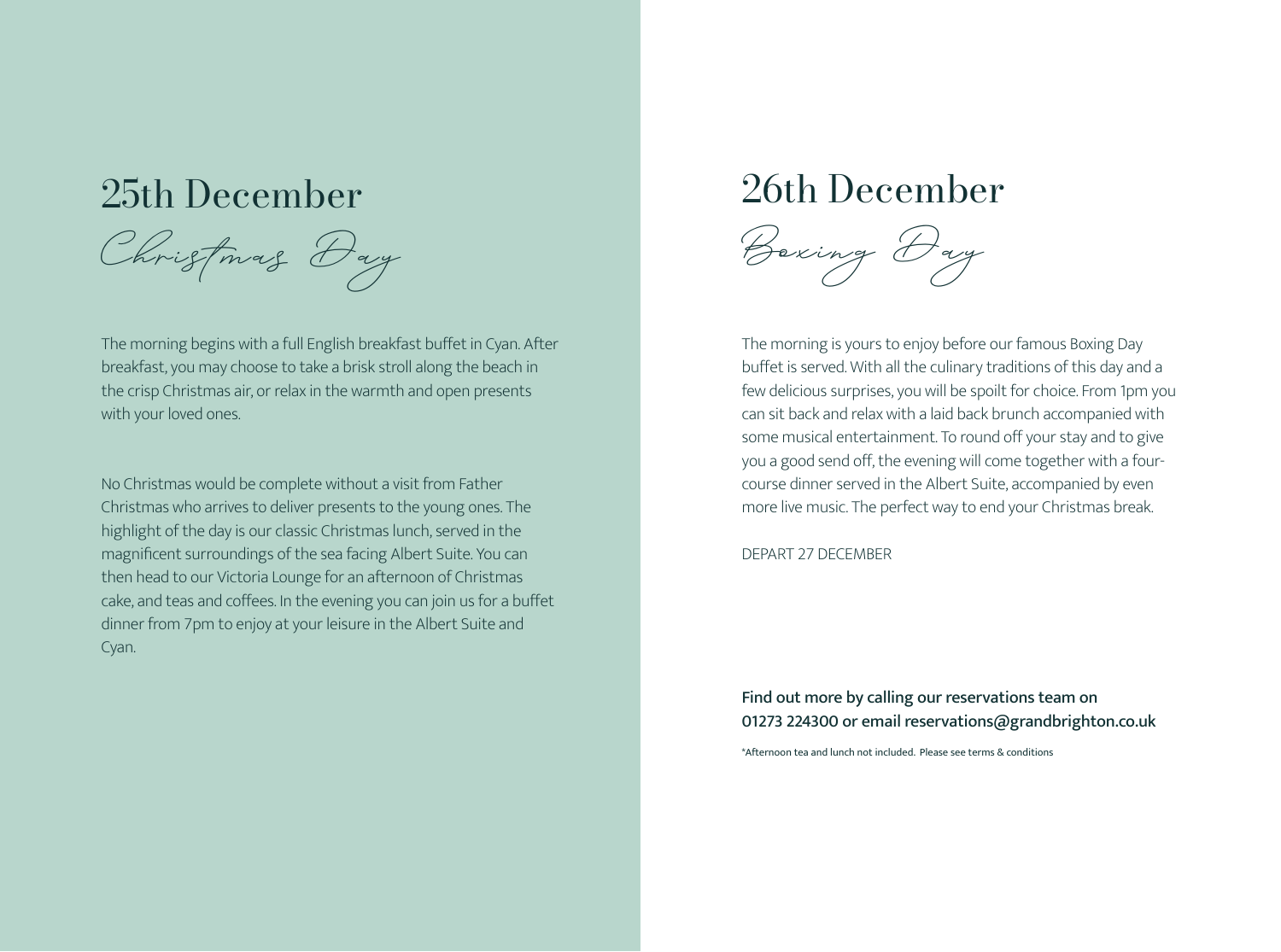BREAKFAST £19.50 per adult / £9.95 per child

CHRISTMAS EVE DINNER £86 per adult / £43 per child

CHRISTMAS DAY LUNCH £130 per adult/ £65 per child

CHRISTMAS DAY EVENING BUFFET £50 per adult / £25 per child

BOXING DAY BUFFET LUNCH £72 per adult / £36 per child

BOXING DAY DINNER £60 per adult (Includes wine) / £30 per child

NEW YEAR'S EVE BLACK & WHITE BALL £150 per adult

We would be delighted to welcome your friends or family to The Grand at Christmas or New Year — after all, it's your home too. We request that extra guest bookings be made in advance, with the following charges listed opposite.

Find out more by calling our reservations team on 01273 224300 or email reservations@grandbrighton.co.uk

# Invite your family to join you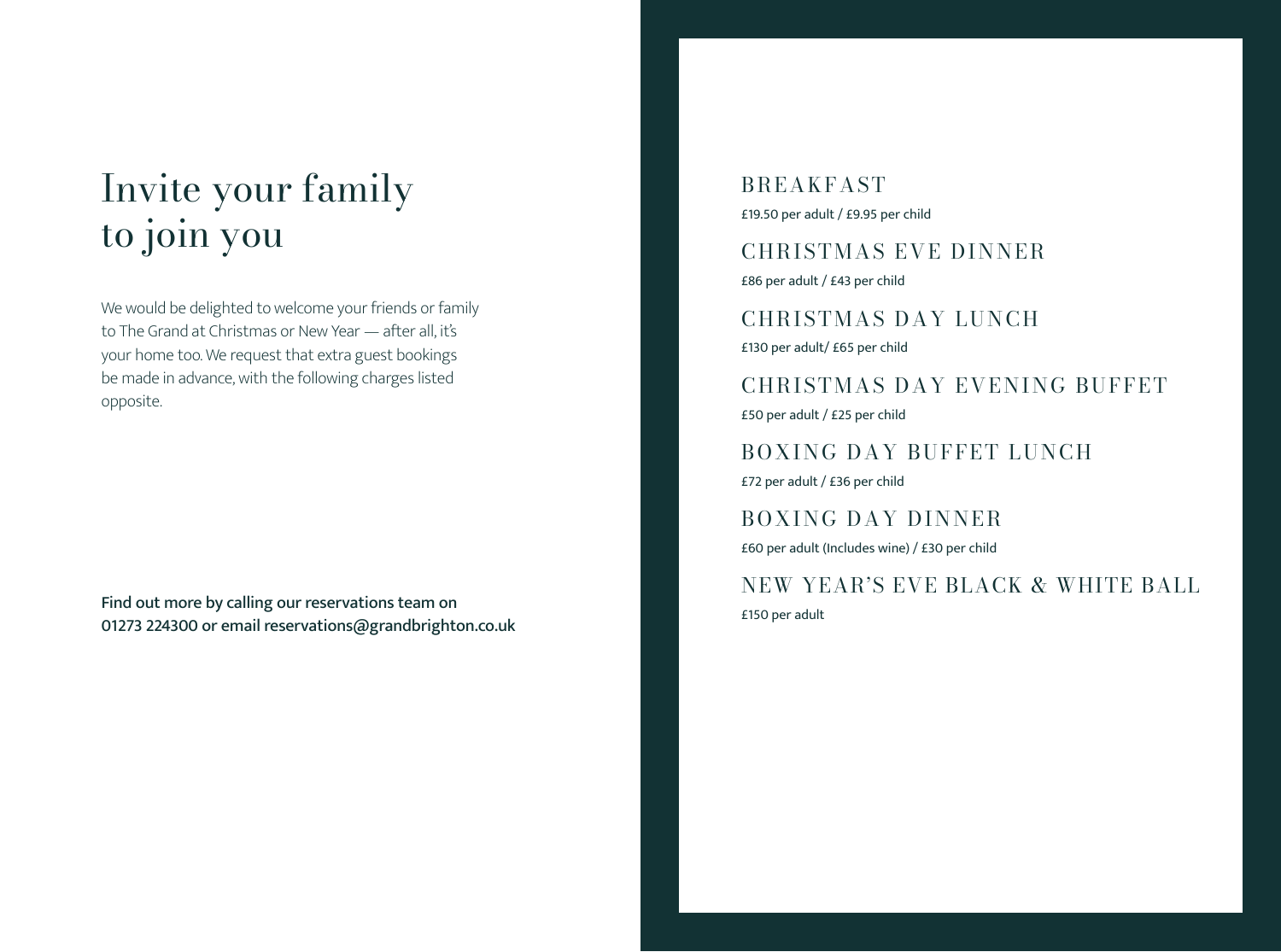This Christmas our chefs will be conjuring up a magical and sumptuous lunch accompanied by carefully selected wine for you to enjoy with your family and friends. The Grand's magnificent Empress Suite is famous for its décor, atmosphere and its beautiful views over Brighton seafront, where you can enjoy a classic four course Christmas lunch. No need to think about making preparations or doing the washing-up. The Grand Brighton is the perfect setting for a memorable and relaxing Christmas.

## INCLUDES:

- Welcome Champagne
- Four course menu with coffee
- Half a bottle of wine

Gather your loved ones for a truly wonderful Christmas lunch and let us take care of the most important feast of the year. Enjoy a fabulous four-course lunch with all the trimmings in the privacy of your own dining room. Let the head of the family take charge of carving the turkey, our chefs won't mind! Each room will also feature a television to watch the Queen's Speech and a sound system to play some of your favourite Christmas songs.

Private lunches take place at 1pm, 2pm and 3pm.

£130 per person / £65 per child

Find out more by calling our on-site team on 01273 224300 or email conference@grandbrighton.co.uk £130 per person / £65 per child A room hire fee will also be applied Available from 6 to 16 guests

Find out more by calling our on-site team on 01273 224300 or email conference@grandbrighton.co.uk

# Christmas Day Lunch Private Christmas Lunch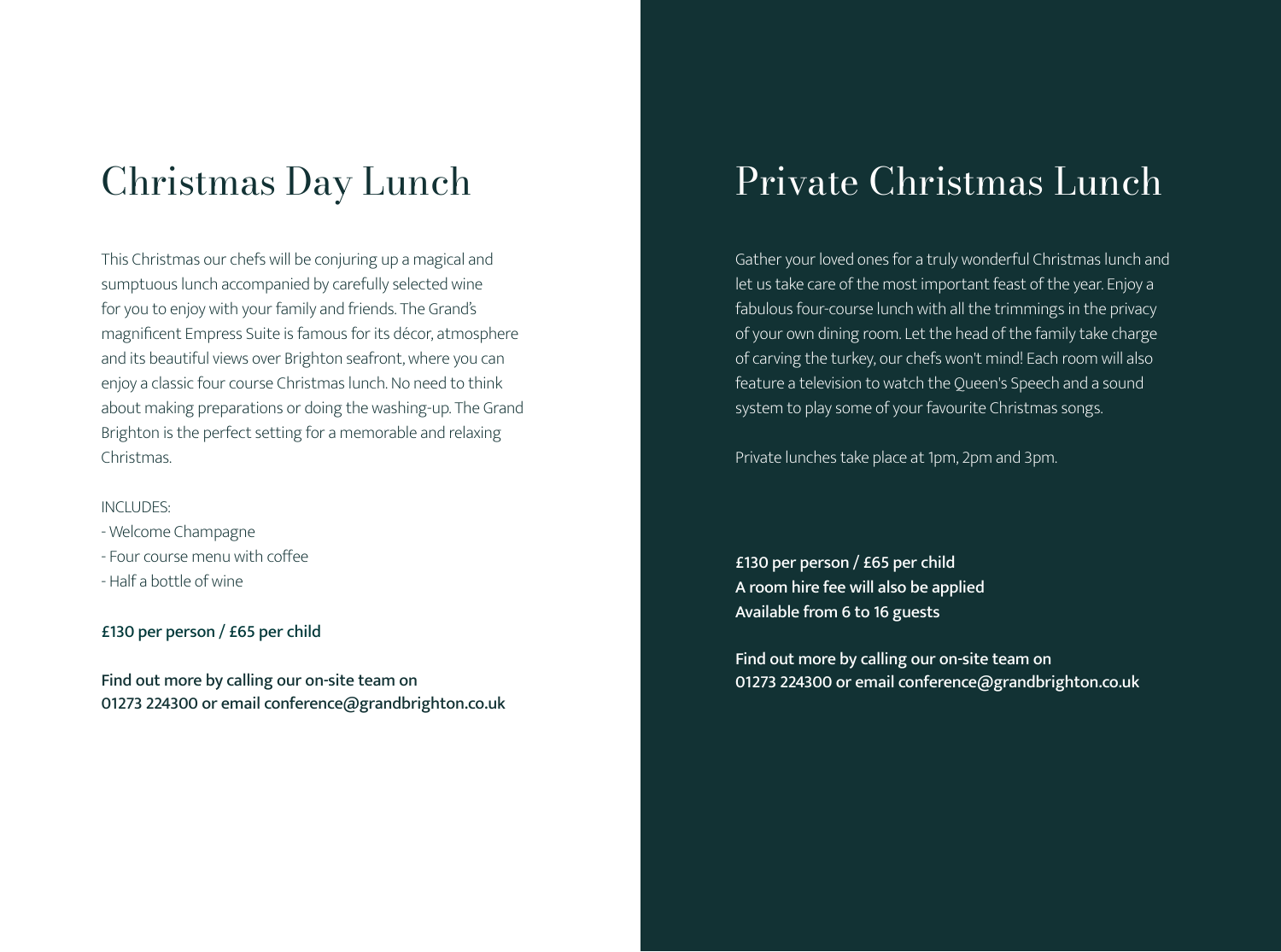You are invited to welcome in 2023 with style and sophistication at The Grand Brighton's famous New Year's Eve ball. You and your group of friends or family will be greeted with a Champagne reception, followed by a delectable five course menu of signature dishes served up in the elegant setting of the Empress Suite. After dinner, take to the floor and dance the New Year in to the amazing RadioAction, who will will keep the dance floor jumping all night with an unforgettable performance. Playing hits from the likes of Justin Timberlake and Beyoncé to timeless classics from legends such as Stevie Wonder, Prince, Chaka Khan and Michael Jackson.

## NEW YEAR'S EVE PACKAGE PRICES

1 night break from £295 per person\*

## INCLUDES

- A glass of champagne on arrival
- Five course meal
- A glass of champagne at midnight

DRESS CODE: BLACK TIE

£150 per person

\* Based on two people sharing a classic inland double or twin room, single supplements may apply. Upgrade supplements to a sea view room apply, starting from £70.

Includes: Accommodation† , Full English breakfast, The Empress Suite Black & White Ball

All prices are inclusive of VAT

## N E W Y E A R ' S E V E BOOKINGS

Book by calling us on 01273 224300 For breaks email: reservations@grandbrighton.co.uk For non-residential email: conference@grandbrighton.co.uk

# Black & White Ball - New Year's Eve in The Empress Suite.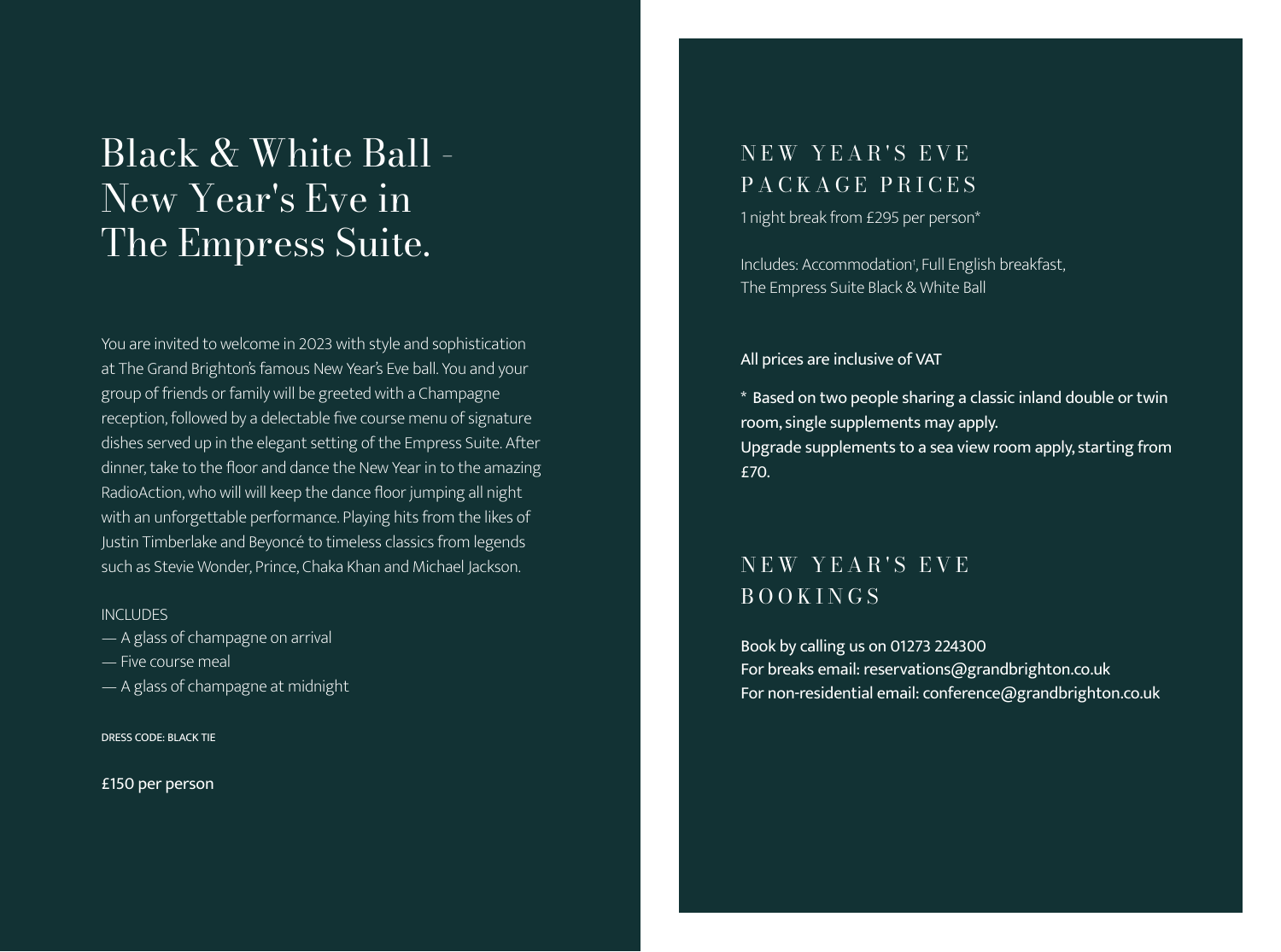Enjoy a relaxed dinner with friends or family on New Year's Eve in The Grand's restaurant and bar. Choose from our seasonal a la carte menu as well as a great choice of fine wines, festive cocktails and Sussex sparkling wine. Sit up at the bar for a fun and interactive dining experience or soak up our seaside setting with a table on the terrace. Groups can take to the high table and enjoy the buzz of the main restaurant.

Book by calling us on 01273 224300 or email eat@grandbrighton.co.uk

Visit grandbrighton.co.uk to view the seasonal menus and further details on New Year's Eve dining at The Grand

![](_page_13_Picture_4.jpeg)

# New Year's Eve dinner at our restaurant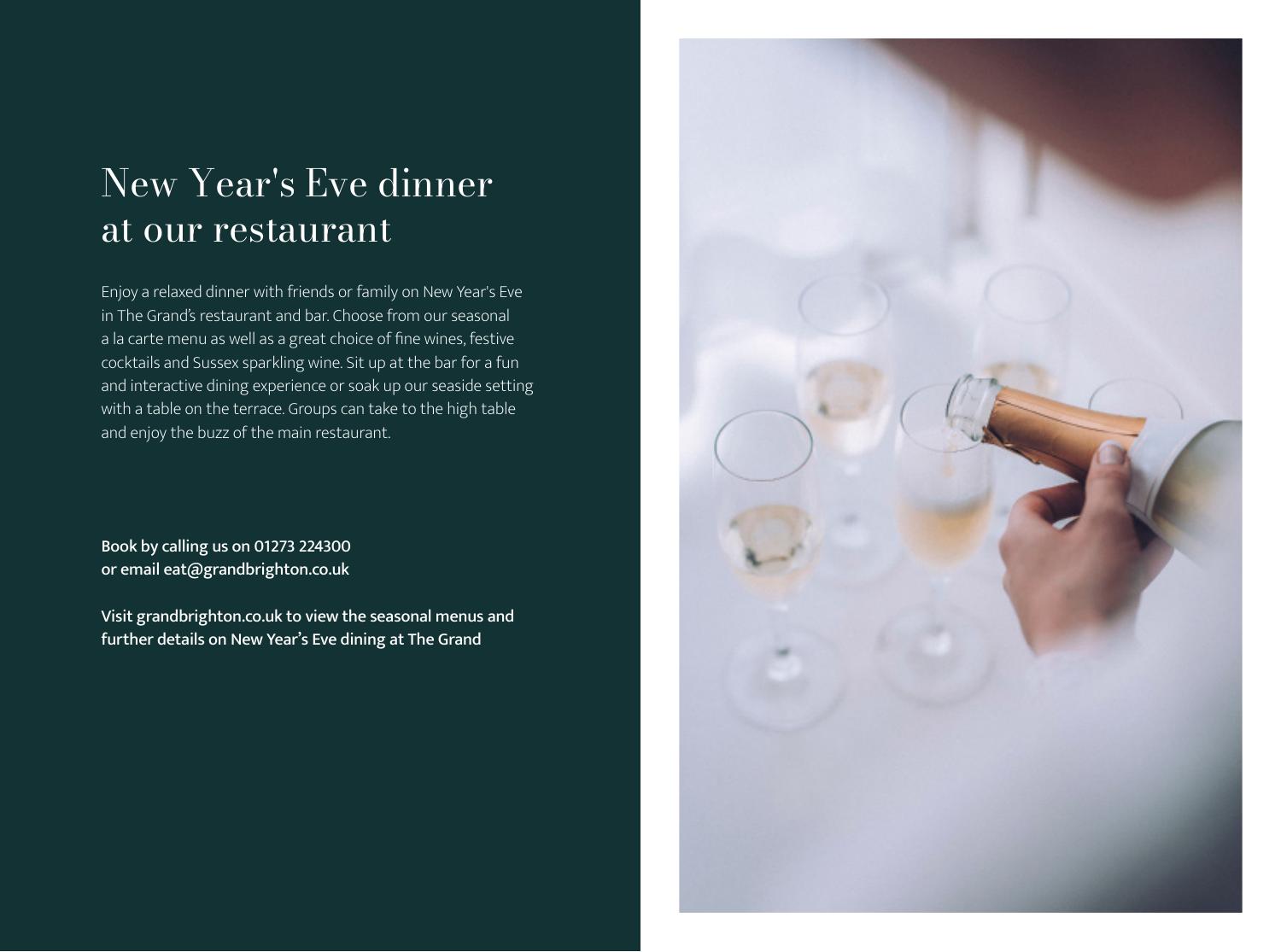### CHRISTMAS PARTY NIGHTS:

1. All menu choices must be noted up to one week prior to the date of the party.

2. Half bottle of wine per person of our house wine included. Wine upgrade supplements available.

3. A non-refundable deposit of 25% of the booking balance is required at time of booking to confirm your places. The remaining balance must be paid prior to the event and by 1st November 2022 at the latest. When booking after 1st November 2022 full payment is required.

## CHRISTMAS FESTIVE ESCAPE:

1. Rates are per person, based on two adults sharing a classic inland twin or double room and include:

- Accommodation
- Full English breakfast
- Car parking fees each day
- Christmas Eve dinner
- Christmas Day lunch
- Christmas Day informal buffet dinner
- Boxing Day buffet
- Boxing Day dinner accompanied by live music

2. A £50 supplement for single occupancy will apply per night of the residential package.

3. Children 14 years and under in own

## NEW YEAR'S EVE RESIDENTIAL STAY: 1. New Year's Eve parties with no admittance to children under 18 years.

2. Rates are per person, based on two adults sharing a classic inland twin or double room and include:

- Accommodation and full English breakfast
- New Year's Eve Black and White gala dinner in The Empress Suite.

3. A non-refundable deposit of £100 per adult is required at time of booking. Full payment will be required by 1st December 2022.

4. In the event of cancellation, a charge for the full price of the booking will be made if cancelled after 1st December 2022, if cancelled prior to 1st December 2022 your deposit will be lost. We recommend that you check your cover with your travel insurer.

5. If you place your booking after 1st December 2022, full pre-payment will be taken at time of booking. This is non-refundable or transferable. We recommend that you check your cover with your travel insurer.

inland room, 50% of adult room package price, based on two children sharing.

4. Children sharing parents' room, £75 per child per night including breakfast, dinner and lunch.

5. Ages 15 and above are classed as adults.

6. A non-refundable deposit of £100 per adult is required at time of booking.

7. Full payment will be required by 1st December 2022.

8. In the event of cancellation, a charge for the full price of the booking will be made if cancelled after 1st December 2022, if cancelled prior to 1st December 2022 your deposit will be lost. We recommend that you check your cover with your travel insurer.

9. Dogs are welcome to stay in the hotel and are charged at £30 per dog per night. They can stay with you in your room, and during your stay the fireplace area of the lounge will be open to dogs. They will not be allowed in any other public areas or dining spaces.

10. If you are not wishing to stay on the full residential package, bed and breakfast rates will be released once the Christmas Residential Package is full. Please call our reservations team for rates.

1. Car parking is subject to availability and is charged at £35 per night.

2. If you have booked on a Bed & Breakfast rate a charge of £20 per extra bed applies when your children are sharing a bedroom with you. This charge includes the extra bed and bedding, full English breakfast, and applies to children up to the age of 16 years old. Children aged up to 2 years are charged £10 when sleeping in a cot. Children aged 16 years and over are classified as adults.

3. Children in own room are charged full adult room price.

4. We reserve the right to amend or cancel any joiner party dates, Boxing Day events and NYE celebrations should numbers shortfall or any circumstances outside of our control arise that may affect our deliverability. Should such unique circumstances occur we will endeavour to find a suitable alternative if available or where necessary provide a full refund.

## TERMS & CONDITIONS M I S C E L L A N E O U S CHARGES